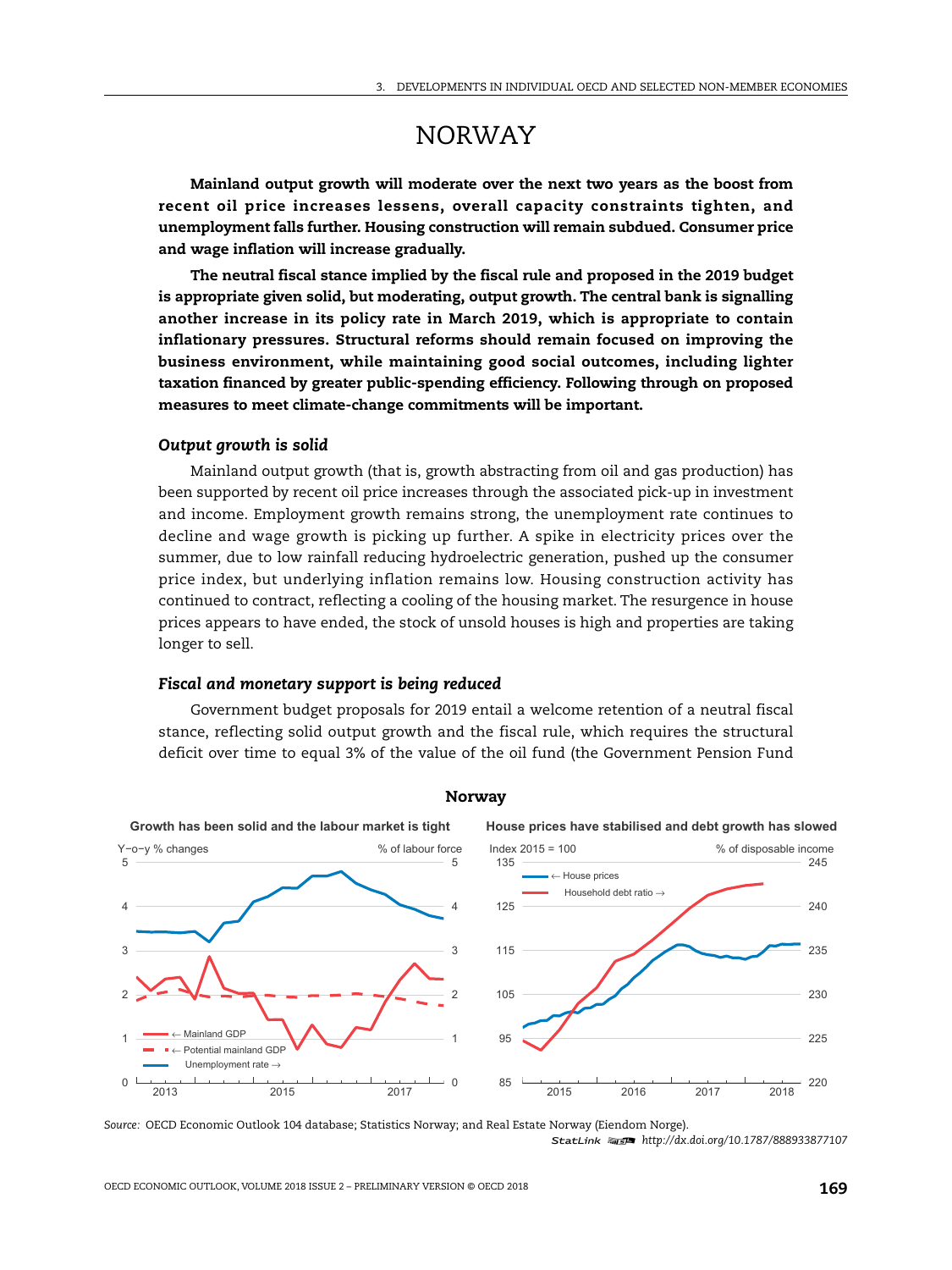|                                                      | 2015                                    | 2016                                           | 2017   | 2018   | 2019   | 2020 |
|------------------------------------------------------|-----------------------------------------|------------------------------------------------|--------|--------|--------|------|
|                                                      | Current<br>prices<br><b>NOK billion</b> | Percentage changes, volume<br>$(2016)$ prices) |        |        |        |      |
| Mainland GDP at market prices <sup>1</sup>           | 2621.0                                  | 1.1                                            | 2.0    | 2.3    | 2.2    | 2.0  |
| <b>Total GDP at market prices</b>                    | 3 1 1 8 . 1                             | 1.2                                            | 2.0    | 1.6    | 1.9    | 2.3  |
| Private consumption                                  | 1 353.7                                 | 1.3                                            | 2.2    | 2.0    | 2.3    | 1.9  |
| Government consumption                               | 729.3                                   | 2.1                                            | 2.5    | 1.9    | 1.8    | 2.0  |
| Gross fixed capital formation                        | 741.4                                   | 5.2                                            | 3.6    | $-0.3$ | 2.7    | 2.5  |
| Final domestic demand                                | 2 8 2 4 .4                              | 2.5                                            | 2.6    | 1.4    | 2.3    | 2.1  |
| Stockbuilding <sup>2</sup>                           | 118.3                                   | $-0.5$                                         | 0.1    | 0.6    | $-0.3$ | 0.0  |
| Total domestic demand                                | 2 942.7                                 | 2.0                                            | 2.6    | 1.9    | 1.9    | 2.0  |
| Exports of goods and services                        | 1 176.1                                 | 1.1                                            | $-0.2$ | 0.3    | 2.5    | 3.9  |
| Imports of goods and services                        | 1 000.7                                 | 3.3                                            | 1.6    | 1.4    | 2.5    | 3.3  |
| Net exports <sup>2</sup>                             | 175.4                                   | $-0.7$                                         | $-0.6$ | $-0.4$ | 0.1    | 0.5  |
| Memorandum items                                     |                                         |                                                |        |        |        |      |
| <b>GDP</b> deflator                                  |                                         | $-1.1$                                         | 3.9    | 5.9    | 3.3    | 2.2  |
| Consumer price index                                 |                                         | 3.6                                            | 1.9    | 2.7    | 2.3    | 2.1  |
| Core inflation index <sup>3</sup>                    |                                         | 3.3                                            | 1.7    | 1.1    | 1.8    | 2.1  |
| Unemployment rate (% of labour force)                |                                         | 4.7                                            | 4.2    | 3.7    | 3.5    | 3.3  |
| Household saving ratio, net (% of disposable income) |                                         | 7.3                                            | 7.0    | 7.3    | 6.8    | 6.5  |
| General government financial balance (% of GDP)      |                                         | 4.0                                            | 5.1    | 5.3    | 5.4    | 5.5  |
| General government gross debt (% of GDP)             |                                         | 42.5                                           | 43.0   | 59.1   | 62.9   | 75.1 |
| Current account balance (% of GDP)                   |                                         | 4.0                                            | 5.6    | 9.0    | 10.0   | 10.4 |

### Norway: **Demand, output and prices**

1. GDP excluding oil and shipping.

2. Contributions to changes in real GDP, actual amount in the first column.

3. Consumer price index excluding food and energy.

Source: OECD Economic Outlook 104 database.

1 2 *http://dx.doi.org/10.1787/888933878038*

Global). Given solid growth, Norges Bank raised its policy rate from 0.5% to 0.75% in September and its policy rate forecast signals a gradual increase to 2% by end-2021.

Tax measures are prominent in the budget and include further reducing the tax rate on "ordinary income" that applies to both households and businesses. Increased spending includes measures to reduce greenhouse gas emissions, such as support for rail transport and additional co-financing of investment in emission-reduction technology. Retaining fiscal neutrality, while accommodating tax cuts and spending increases, underscores the importance of improving value-for-money in Norway's public spending, an issue stressed in OECD *Economic Surveys*.

The trend decline in labour-force participation is bringing skills and labour supply issues to the fore. A reform to public sector pensions was agreed in 2018 that will reduce early-retirement incentives. The 2019 budget proposals include measures to support labour-market participation, including of non-EEA immigrants, those with disabilities, and those affected by substance abuse. The continuing priority on strengthening the education system, including vocational education, is also welcome.